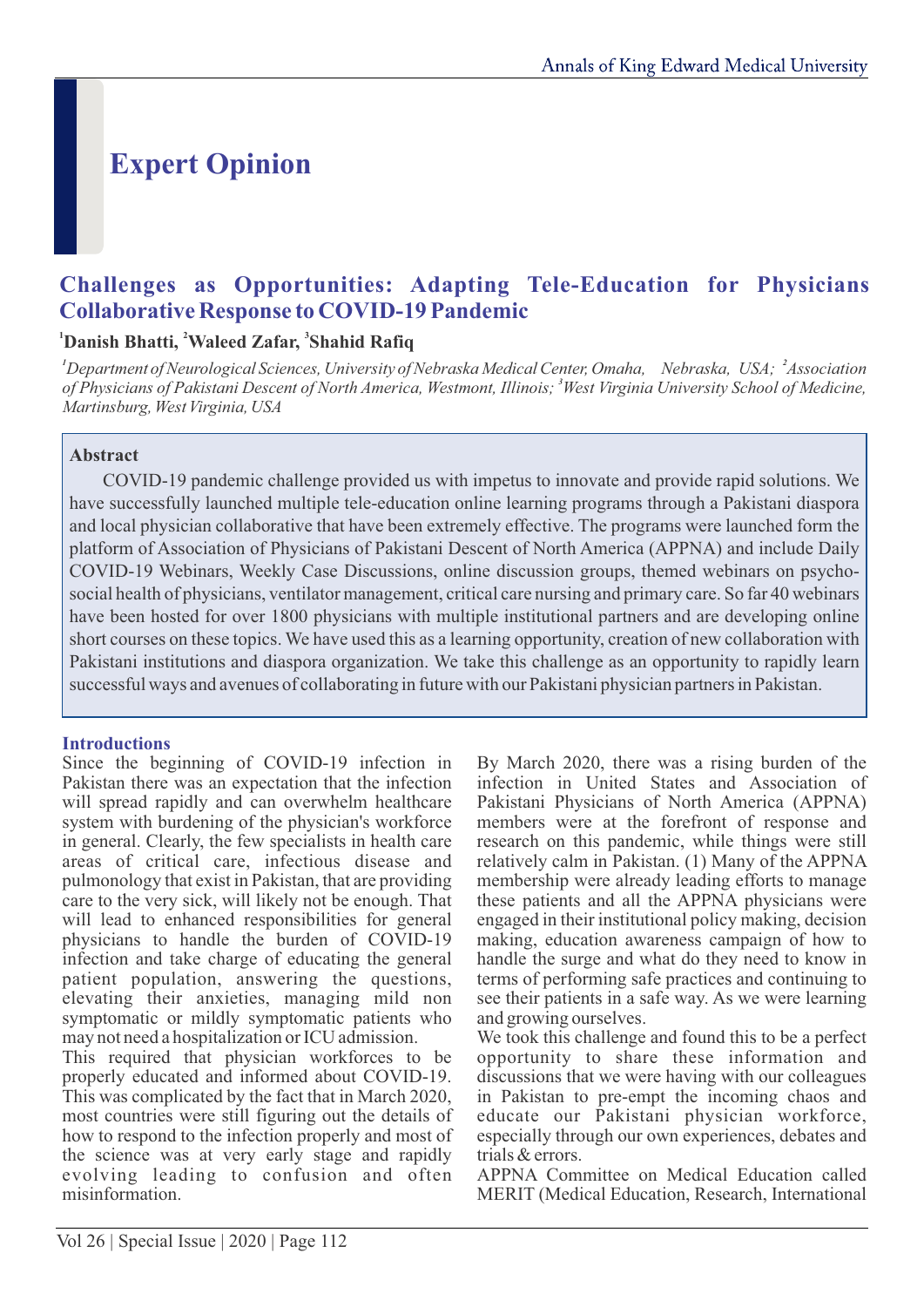Training and transfer of Technology) established a US-Pakistan COVID-19 Physicians collaborative and launched by end of March 2020 a series of educational webinars with the format heavily designed or directed towards question and answers for discussions and debate.<sup>2</sup> In this paper we summarize our efforts and outcomes.

#### **Methods**

A Daily webinar series was launched on March 30th, 2020 using Zoom® webinar platform scheduled at 8 AM Monday morning in Pakistan and Sunday night for US. (3) The webinars were streamed live on Facebook® initially and then YouTube® and recordings were made available on our YouTube® **4** channel (see Figure 1).

The one-hour webinar consisted of a rotating schedule of a Sub-specialist Speaker with experience on treating COVID-19 patients. The speaker provided a brief 20-minute overview of the new updates in their Speciality related to COVID-19 and personal experiences of cases. This was followed by a discussion with a panel of 4-8 physicians from various subspecialties with the participants. The forum was initially dominated by US experts given high number of cases in US compared to Pakistan initially and gradually with increasing exposure within Pakistan, more local experts participated as speaker and on panel.

The daily webinars were converted to weekend webinars on start of Ramadan to match the fast timing (after Sehar) on Saturday and Sunday. After Ramadan the webinars were changed to once a week Sunday webinar, given the increased burden of patients in Pakistan. An additional Saturday session on Case discussion was started in June where local institutions are taking turn presenting their cases with discussion with experts on advanced management with 3 completed sessions so far.

We also introduced special themes to the webinars based on local needs of physicians. This included three webinar series on Psycho-social Health of Physicians and providers in Pakistan with stress of working within pandemic lead by large panel of Psychiatrist leaders within Pakistan and Pakistani diaspora abroad. Another session focused on Trainees (residents, post graduate trainees, house officers and medical students) is planned and a Nursing focused Webinar series is about to launch.

The webinar series also lead to plans for short courses with focus on critical care of COVID-19 patients by physicians and a separate course for critical care nursing. Another short course on use of bedside Ultrasound use is also planned for launch for July 2020.

We previously partnered with pharmaceutical industry to have the information spread to more

physicians thorough various social media platforms. We have now partnered with Yaran-e-watan<sup>®</sup> program from Ministry of National Health coordination and regulation for widespread information on the webinar series to all government **5** avenues.

#### **Results**

The Series have been highly successful and impactful in reaching to large number of physicians especially in primary care who were struggling with questions and confusions about this disease.

The live Zoom sessions has over 1800 registered participants that get invitation for our webinars on their email. We have had consistent attendance ranging 50-90 per session with average of 65/session so far with our 37 webinars completed (See Table 1).

We used Social media platforms to enhance our reach and our Facebook® posts reached to 143837 people since March  $31<sup>st</sup>$  with 6415 people engagement. All 37 sessions have been posted on YouTube® Channel (4 have over 5000 views with 240 subscribers. Visitors to our APPNA MERIT website<sup>2</sup> increased to over 3000 since the webinars started. Discussions groups were started on WhatsApp ® with currently 5 different WhatsApp groups with over 350 active participants.

Each session is very active and engaging with multiple questions answered. We have created an online repository of the shared resources and information (See Table 2) available to all participants. (6) Many institutional leaders have partnered with us for sessions related to the covid-19 pandemic both in Pakistan and US.

#### **Discussion**

The webinars grew with ideas forming shape gradually, and a lot of algorithms and decision tools were shared between the experts and gradually speakers from Pakistan were invited to come and speak their experiences from places which were already seeing a significant increase number of COVID-19 patients. This continued all the way in to Ramadan and at the start of Ramadan, the format was changed to have two such sessions every week on Saturday and Sunday with the timing adjusted to match the Ramadan timings, timing of fast. Now in post Ramadan status, the webinars have continued although they have now been decreased to once a week opening up the second day of the week to other specialized theme of education and discussions.

The daily webinar series, although was done mostly at random in the beginning gradually started to focus on certain themes for each session, such as family practice and primary care, public health, critical care management, Ventilator management, cardiac issues and other heart related diseases and so on. And now